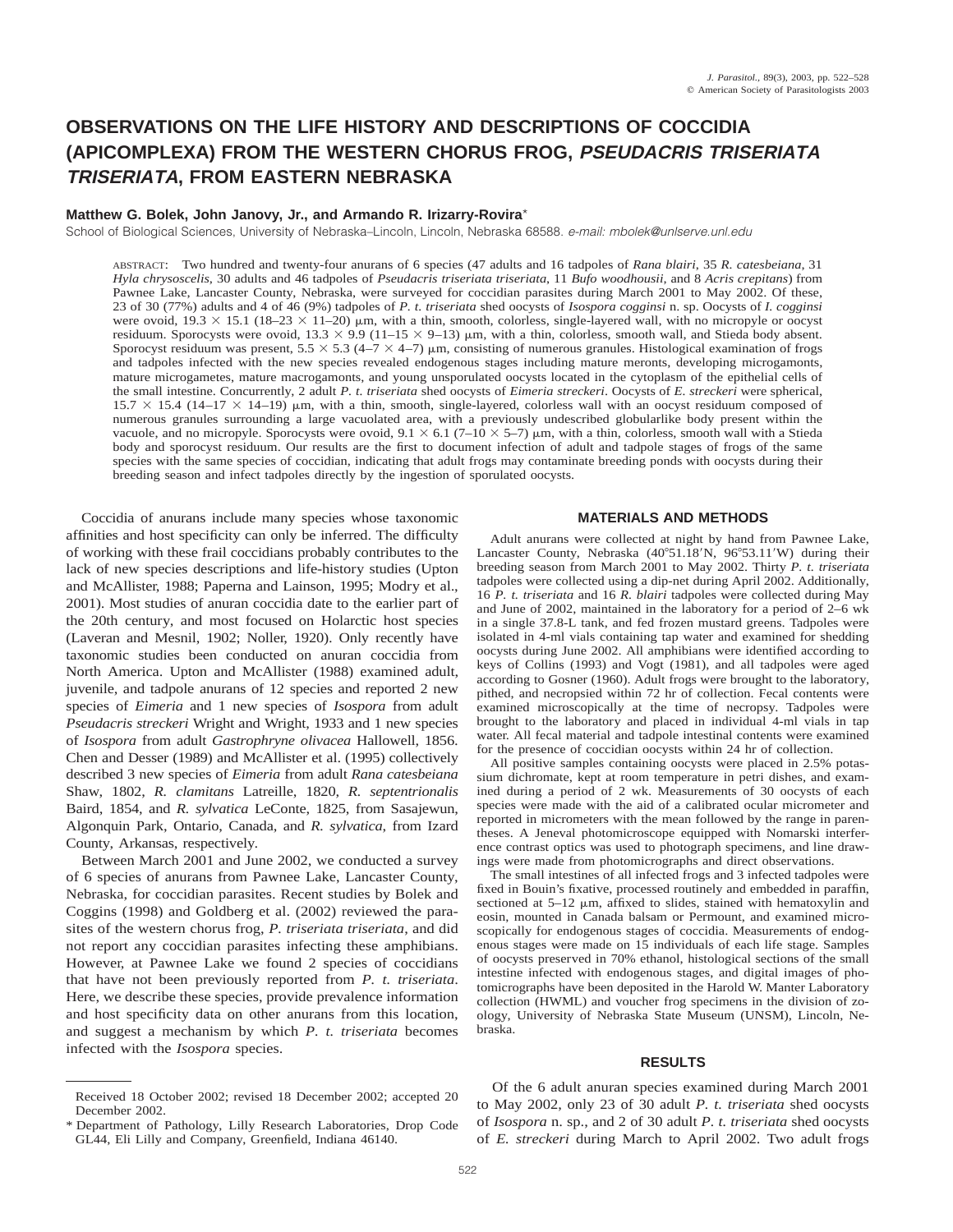TABLE I. Prevalence of Coccidian parasites in 6 anuran species collected from Pawnee Lake, Lancaster County, Nebraska during March 2001 to June 2002.

| Anuran<br>species                 | No. infected/<br>no. examined<br>percentage | 95% CI* (%) |
|-----------------------------------|---------------------------------------------|-------------|
| Rana blairi                       | 0/47(0)                                     | $0$ to $8$  |
| R. blairi tadpoles                | 0/16(0)                                     | $0$ to $21$ |
| R. catesbeiana                    | 0/35(0)                                     | $0$ to $10$ |
| Hyla chrysoscelis                 | 0/31(0)                                     | $0$ to 11   |
| Pseudacris triseriata triseriata  | 23/30 (77)                                  | 58 to 89    |
| <i>P. t. triseriata</i> tadpoles† | 4/46(9)                                     | 3 to 21     |
| Acris crepitans                   | 0/8(0)                                      | $0$ to 36   |
| Bufo woodhousii                   | 0/11(0)                                     | $0$ to 26   |
| 5 genera/6 species                | 27/224 (12)                                 | 8 to 17     |

\* CI, confidence interval.

† 0/30 (0%, 95% CI 0 to 11%) tadpoles collected in April 2002 shed oocysts, 4/ 16 (25%, 95% CI 9 to 50%) tadpoles collected in May–June 2002 shed oocysts of *Isospora cogginsi* n. sp.

were concurrently infected with both coccidian species. The 30 *P. t. triseriata* tadpoles collected during April 2002 (Gosner stages 26–30) were negative for coccidia. Additionally, none of the 16 field-collected *R. blairi* (Gosner stages 26–30) tadpoles that were maintained in the laboratory for a period of 2–6 wk shed coccidian oocysts, whereas 25% (4 of 16) of *P. t. triseriata* tadpoles (Gosner stages 27–37) shed oocysts of *Isospora* n. sp. in late June 2002 (Table I). Below are descriptions of 2 species of coccidia found in *P. t. triseriata* collected from Nebraska.

# **DESCRIPTION**

# **Eimeria streckeri Upton and McAllister, 1988** (Figs. 1–5)

Oocysts spherical, rarely subspherical,  $15.7 \times 15.4$  (14–17  $\times$  14–19), with a thin, smooth, single-layered, colorless wall ca. 0.6 thick; shape index 1.01 (1.0–1.1). Micropyle absent. Subspherical membrane-bound oocyst residuum present, 5  $\times$ 4.7 (3–6  $\times$  4–6), with numerous granules surrounding a large vacuolated area, and a globularlike body within the vacuole, 1.5 (1.0–1.9) in diameter. Sporocysts ovoid, 9.1  $\times$  6.1 (7–10  $\times$ 5–7), with a thin, colorless, smooth wall ca. 0.4 thick; shape index 1.5 (1.3–1.7). One end of the sporocyst thickened to form a Stieda body. Sporocyst residuum present,  $5.8 \times 3.6$  (3–8  $\times$ 



FIGURES 1–4. Nomarski interference contrast photomicrographs of oocysts of *Eimeria streckeri* (OR, oocyst residuum; OW, oocyst wall; RB, refractile body; G, globularlike body; SB, Stieda body; SR, sporocyst residuum; V, vacuolated area in oocyst residuum.). Bar = 5  $\mu$ m. FIGURE 5. Composite line drawing of an oocyst of *Eimeria streckeri* from *Pseudacris triseriata triseriata*.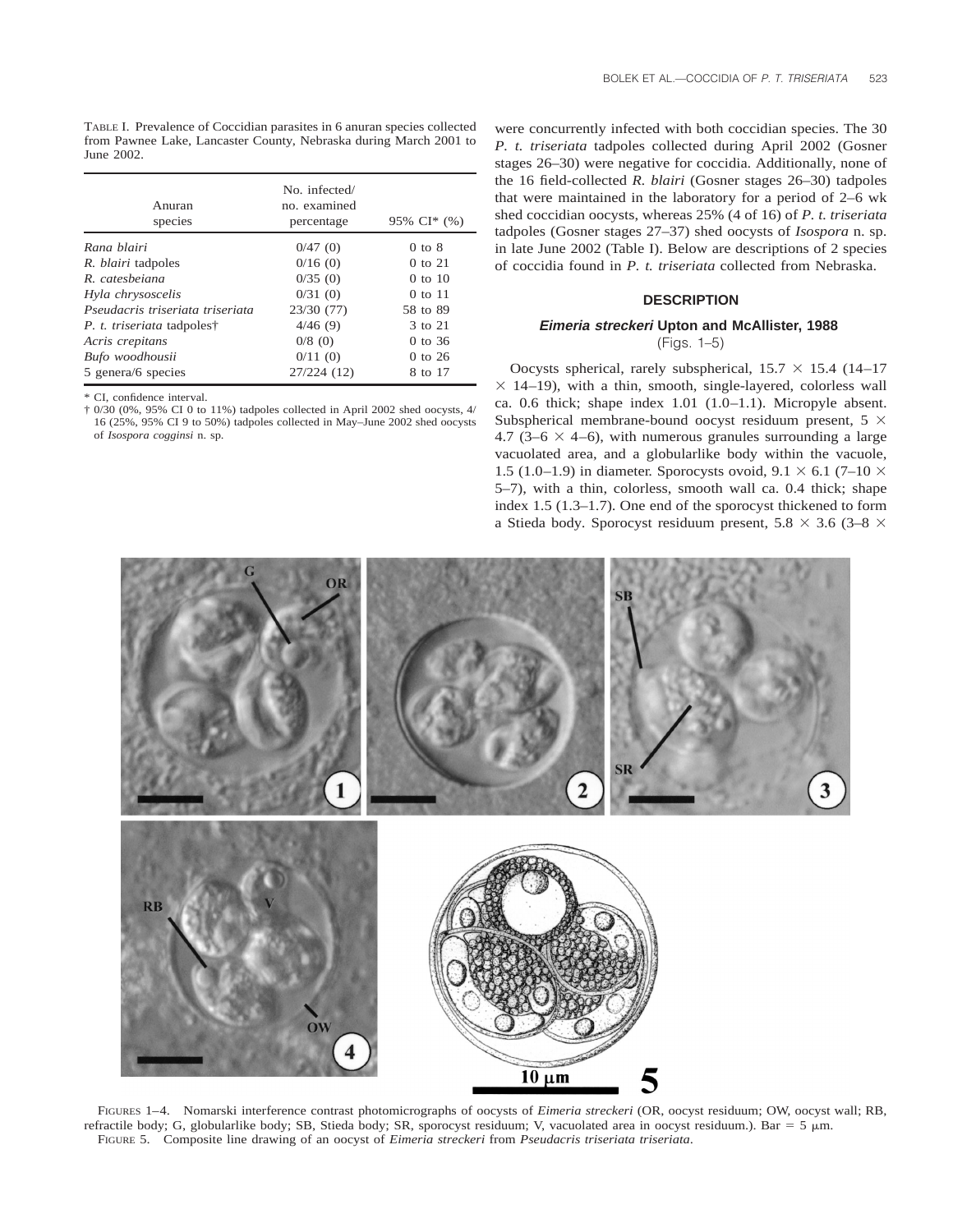2–6), with numerous fine granules, many scattered among the sporozoites. Sporozoites elongate,  $7.9 \times 2.2$  (6.5–10  $\times$  2–3), each with 2 refractile bodies. Spherical or ovoid anterior-central refractile body,  $1.9 \times 1.9$  ( $1.8-2.2 \times 1.8-2.0$ ); posterior refractile body spherical or ovoid,  $2.5 \times 2.3$  (1.8–3.0  $\times$  2.0–2.8). Indistinct nucleus located between the refractile bodies.

## **Taxonomic summary**

*Type host: Pseudacris streckeri streckeri* Wright and Wright, 1933, Streckers's chorus frog (Anura: Hylidae).

*Other hosts: Pseudacris triseriata triseriata* (Wied, 1839), western chorus frog (Anura: Hylidae).

*Type locality:* Dallas County, Texas.

*Other localities:* Pawnee Lake, Lancaster County, Nebraska  $(40^{\circ}51.18^{\prime}N, 96^{\circ}53.11^{\prime}W).$ 

*Sporulation:* Endogenous.

*Site of infection:* Unknown. Oocysts recovered from rectal contents and feces.

*Prevalence:* Sixteen of 34 (47.1%) of adult *P. s. streckeri* from Dallas, Texas shed oocysts. In our study 2 of 30 (7%) of adult *P. t. triseriata* shed oocysts.

*Material deposited:* Photos of sporulated oocysts, HWML 16977.

*Host: Pseudacris triseriata triseriata*, UNSM ZM-23844.

#### **Remarks**

Upton and McAllister (1988) and Duszynski et al. (2000) reviewed the *Eimeria* species of anurans. These investigators indicated that half of *Eimeria* species have spherical or subspherical oocysts, and of these, only 5 have been reported to possess an oocyst residuum: *E. algonquini* Chen and Desser, 1989; *E. cyanophlyctis* Chakravarty and Kar, 1944; *E. leptodactyli* Carini, 1931; *E. prevoti* (Laveran and Mesnil, 1902); and *E. streckeri*, Upton and McAllister, 1988. The oocysts from our study closely resemble *E. streckeri* described from *P. streckeri* from Texas. Our specimens from *P. t. triseriata* and *E. streckeri* from *P. s. streckeri* had the same shape indices (1.0–1.1), sporulated oocysts overlapped in their range (18–23  $\times$  11–20 vs. 16.8–21.5  $\times$  16.8–20.8), and both contained a unique membrane-bound oocyst residuum. They differed in having on average smaller oocysts (15.7  $\times$  15.4 vs. 18.8  $\times$ 18.7), sporocysts (9.1  $\times$  6.1 vs. 11.1  $\times$  7.7), and oocyst residua  $(5 \times 4.7 \text{ vs. } 8 \times 8)$ . The only major discrepancy between the description of Upton and McAllister (1988) of *E. streckeri* in Texas and the specimens described here is the presence of a distinctive globularlike body in the oocyst residuum, which did not change during a period of 6 mo while being refrigerated in 2.5% potassium dichromate. Because of our lack of knowledge of host-induced variation in amphibian *Eimeria* species and the similarity between our oocysts and those described for *P. s. streckeri*, we are of the opinion that it is probably best not to differentiate these as distinct species until cross-transmission or molecular data, or both, are available.

#### **DESCRIPTION**

## **Isospora cogginsi n. sp.**

(Figs. 6–10)

Oocysts ovoid, rarely subspherical,  $19.3 \times 15.1$  (18–23  $\times$ 11–20), with a thin, smooth, colorless, single-layered wall ca. 0.5 thick; shape index 1.28 (1.1–1.6), wall frequently rupturing after sporulation, releasing free sporocysts. Micropyle, polar granule, and oocyst residuum absent. Sporocysts ovoid,  $13.3 \times$ 9.9 (11–15  $\times$  9–13), with a thin, colorless, smooth wall ca. 0.4 thick; shape index 1.3 (1.0–1.6), Stieda body absent. Sporocyst residuum present,  $5.5 \times 5.3$  (4–7  $\times$  4–7), consisting of granules bound by a membrane. Sporozoites elongate,  $12.8 \times 3.2$  (10–  $15 \times 2.5-4$ ), arranged so that 2 sporozoites lie in 1 direction, and the other 2 lie in the opposite direction. Each sporozoite with 2 refractile bodies, spherical or ovoid; anterior-central refractile body,  $2.3 \times 2.4$  (2–3  $\times$  1.8–3); posterior refractile body spherical or ovoid,  $2.6 \times 2.4$  (2.0–3.0  $\times$  2.2–2.8). Indistinct nucleus located between the refractile bodies,  $1.5 \times 1.7$  (1.4–  $1.6 \times 1.5$ –1.8).

## **Taxonomic summary**

*Type host: Pseudacris triseriata triseriata* (Wied, 1839), western chorus frog (Anura: Hylidae).

*Type locality:* Pawnee Lake, Lancaster County, Nebraska  $(40^{\circ}51.18^{\prime}N, 96^{\circ}53.11^{\prime}W).$ 

*Sporulation:* Exogenous; oocysts passed unsporulated and semisporulated in the sporoblast stage, becoming fully sporulated within 12–24 hr at room temperature after being defecated by the host.

*Site of infection:* Small intestine.

*Endogenous development (Figs. 11–17):* Histological examination of frogs infected with *I. cogginsi* putatively identified as this coccidian revealed endogenous stages including developing microgamonts, mature microgamonts, mature macrogamonts, and young unsporulated oocysts (Figs. 11, 12) located in the cytoplasm of the luminal epithelial cells of the small intestine. All identified stages were located in the posterior segment of the small intestine, although in heavily infected frogs, endogenous stages were found throughout the small intestine. In the host cells, parasites were generally located toward the apical portions of the luminal epithelial cells above the nucleus; however, in some host cells, fully formed macro- and microgamonts occupied the basal aspect of the cell, displacing the nucleus laterally or apically. Additionally, the released oocysts were in the process of sporulation within the lumen of the small intestine. Endogenous stages had the following measurements: developing microgamonts (Fig. 12), 11.6  $\times$  9.3 (10–16  $\times$  7– 12), contained peripherally located nuclei; mature microgamonts (Fig. 13),  $18.2 \times 14.8$  (16–22  $\times$  13–17), contained numerous microgametes; mature macrogamonts (Fig. 14), 11.9  $\times$ 10.3 (14–10  $\times$  8–13), contained numerous granules and vacuoles. Oocysts released from epithelial cells (Figs. 15, 16), 14.1  $\times$  11.7 (12–15  $\times$  10–13), were more basophilic, contained granules and vacuoles, and began sporulating in the gut lumen. Additionally, histological examination of the 3 tadpoles (Gosner stages 31–37), which shed oocysts of *I. cogginsi*, revealed fully developed macrogametes, developing microgamonts, mature oocysts, and mature meronts, all located in the epithelial cells of the small intestine, as well as oocysts in the process of sporulating in the gut lumen. Mature meronts (Fig. 17),  $14.8 \times 8.8$  $(12–19 \times 7–10)$ , contained 8–9 banana-shaped merozoites, 6.1  $\times$  1.4 (5–7  $\times$  1–2).

*Prevalence:* Twenty-three of 30 (77%) adult animals shed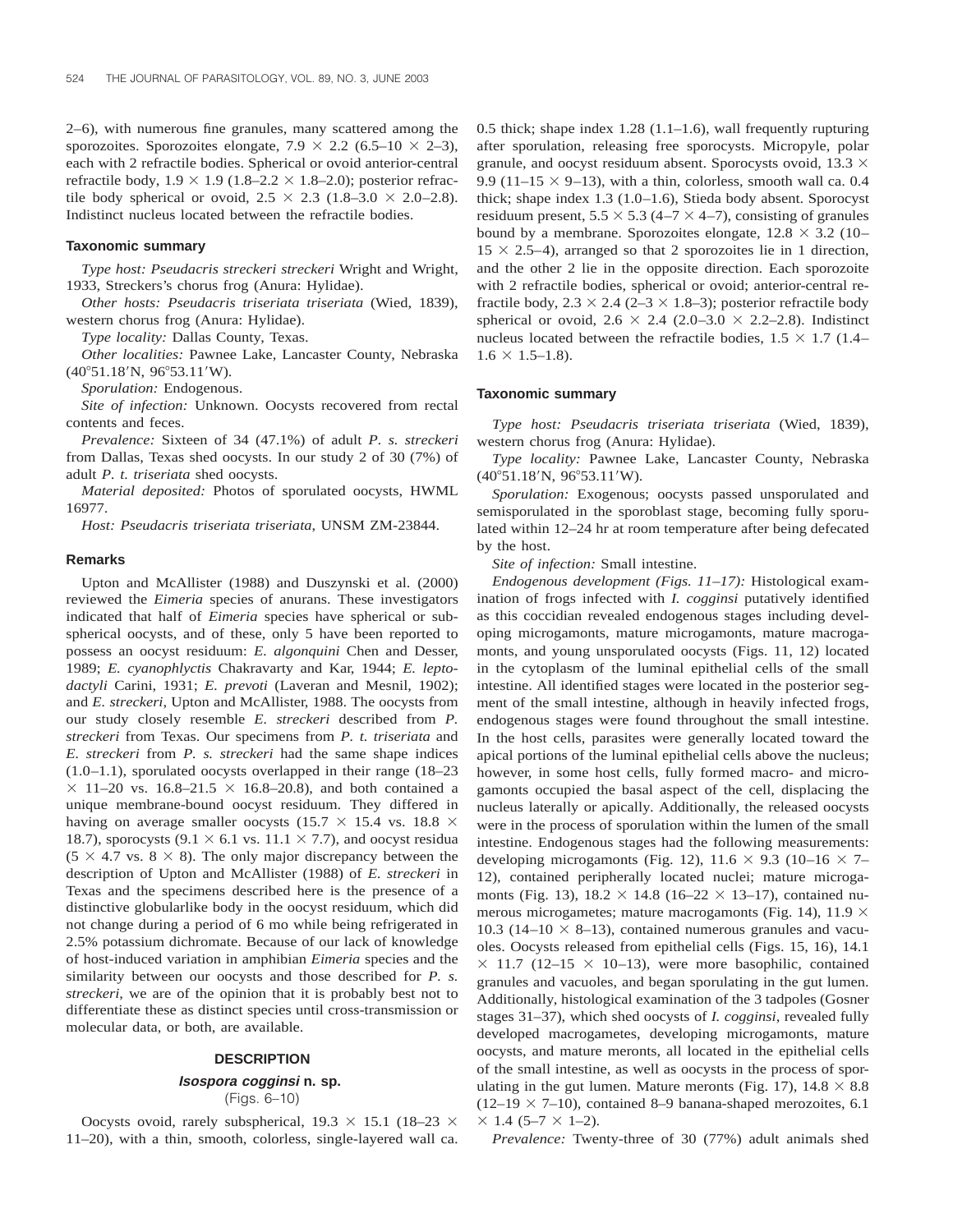

FIGURES 6–9. Nomarski interference contrast photomicrographs of oocysts, sporocysts, and sporozoites of *Isospora cogginsi* n. sp. **6.** Oocyst of *Isospora cogginsi* n. sp. (OW, oocyst wall; SR, sporocyst residuum). Bar 5 6 mm. **7.** Sporocyst of *Isospora cogginsi* n. sp.; note the arrangement of the sporozoites: 2 lie in 1 direction, and the other 2 lie in the opposite direction (RB, refractile body; SW, sporocyst wall). Bar = 5  $\mu$ m. 8–9. *Isospora cogginsi* n. sp. during collapse of oocyst wall (OW, oocyst wall; SZ, sporozoite). Bar =  $8 \mu m$ .

FIGURE 10. Composite line drawing of an oocyst of *Isospora cogginsi* n. sp.

oocysts during March–April, and 4 of 16 (25%) laboratorymaintained tadpoles shed oocysts during June.

*Material deposited:* Sporulated oocysts preserved in 70% ethanol, HWML 16978. Photosyntypes of sporulated oocysts, HWML 16979. Histological sections of adult frog small intestine, HWML 16980. Histological section of tadpole small intestine, HWML 16981.

*Type host: Pseudacris triseriata triseriata*, UNSM ZM-23844.

*Etymology:* The specific epithet is named in honor of James R. Coggins, who allowed the senior author the freedom to study amphibian parasites during his Masters thesis research.

# **Remarks**

Upton and McAllister (1988) and Duszynski et al. (2000) reviewed the *Isospora* species of anurans. Of the 22 species of *Isospora* reported from anuran hosts, *I. cogginsi* most closely resembles *I. cruzi* Pinto and Vallim, 1926, from *Scinax* spp. (Hylidae) from South America (Pinto and Vallim, 1926; Carini, 1936; Walton, 1947). *Isospora cogginsi* differs from *I. cruzi* in

being slightly smaller (19.3  $\times$  15.1 vs. 20.7  $\times$  17.2) and more ovoid in shape (1.28 vs. 1.20). In addition, the sporocyst residuum is bound by a membrane. Unfortunately, very few data were given in the description of *I. cruzi*, and the species should be considered a species inquirenda. On the basis of differing hosts, geographical location, and slight morphological differences, we believe the North American form should be regarded as a new species.

# **DISCUSSION**

In their comprehensive review of anuran coccidians, Upton and McAllister (1988) suggested strict host specificity. Of the 6 species of frogs we examined from Nebraska, only western chorus frogs were infected with coccidians. Importantly, at our study site all frog species were collected from the same general location and overlap in habitat use, particularly during the breeding season (Vogt, 1981; Collins, 1993). Both *R. catesbeiana* and *R. blairi* commonly feed on breeding *P. t. triseriata* at this location (M. Bolek, pers. obs.) and, therefore, have a high probability of ingesting sporulated oocysts of *E. streckeri*.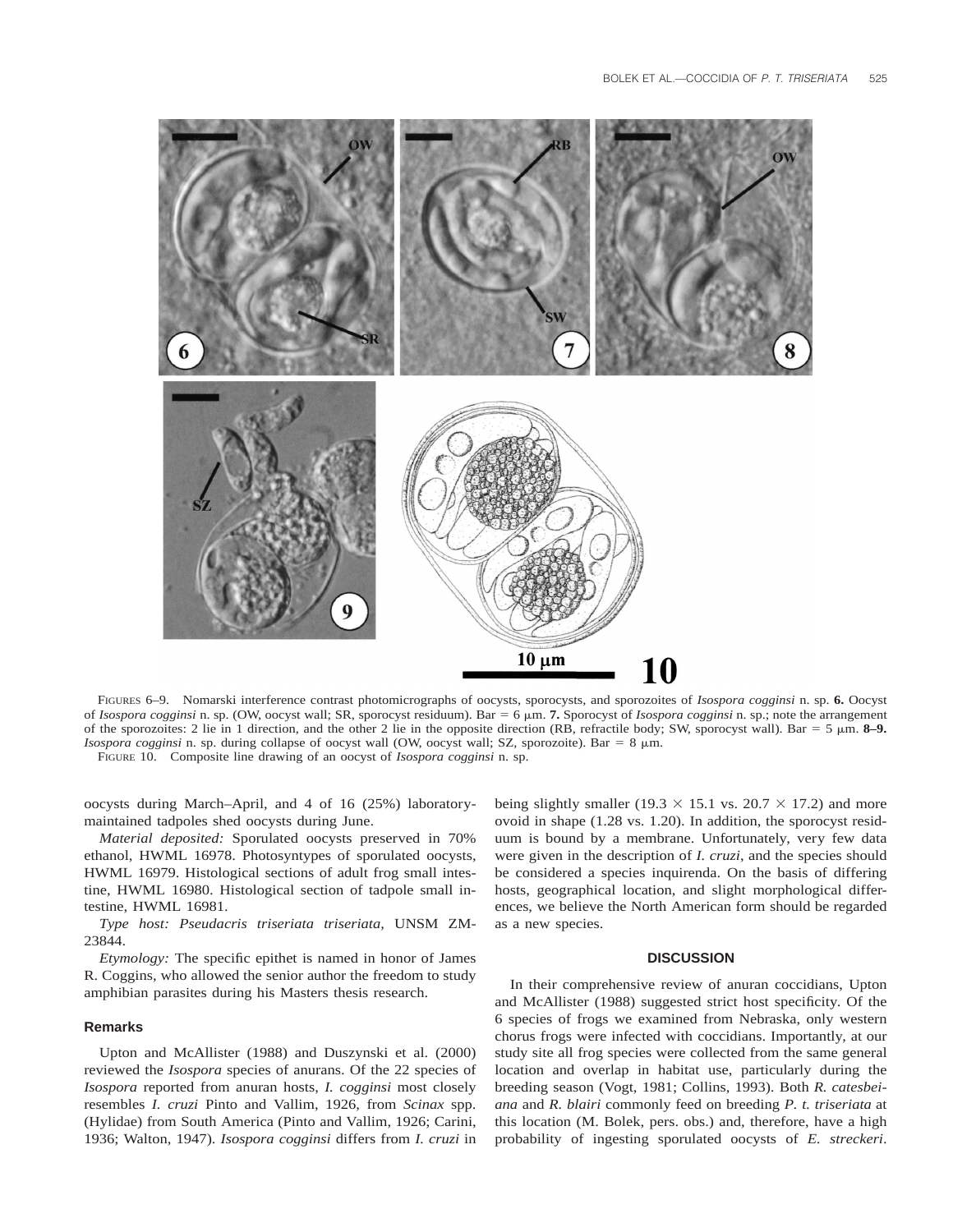

FIGURES 11–16. Photomicrographs of endogenous stages of *Isospora cogginsi* n. sp. in Bouin's fixed tissue from adult *Pseudacris triseriata triseriata*. **11.** Longitudinal section of the small intestine of *Pseudacris triseriata triseriata*; note the large number of oocysts in the lumen of the gut. Hematoxylin and eosin. Bar 5 90 mm. **12.** Higher magnification of the area delineated by the square in Figure 11, demonstrating numerous developing macrogamonts (black arrow) and developing microgamonts (white arrow) within mucosal epithelial cells of intestinal villi. Hematoxylin and eosin. Bar = 90  $\mu$ m. 13. Mature microgamont. Hematoxylin and eosin. Bar = 18  $\mu$ m. 14. Mature macrogamont. Hematoxylin and eosin. Bar  $= 10 \mu m$ . **15.** Young oocyst. Hematoxylin and eosin. Bar = 15  $\mu$ m. **16.** Lumen of the small intestine; oocysts in the initial stages of sporulation. Hematoxylin and eosin. Bar = 15  $\mu$ m.

FIGURE 17. Mature meront with merozoites (black arrow) in an intestinal epithelial cell of a *Pseudacris triseriata triseriata* tadpole. Hematoxylin and eosin. Bar =  $12 \mu m$ .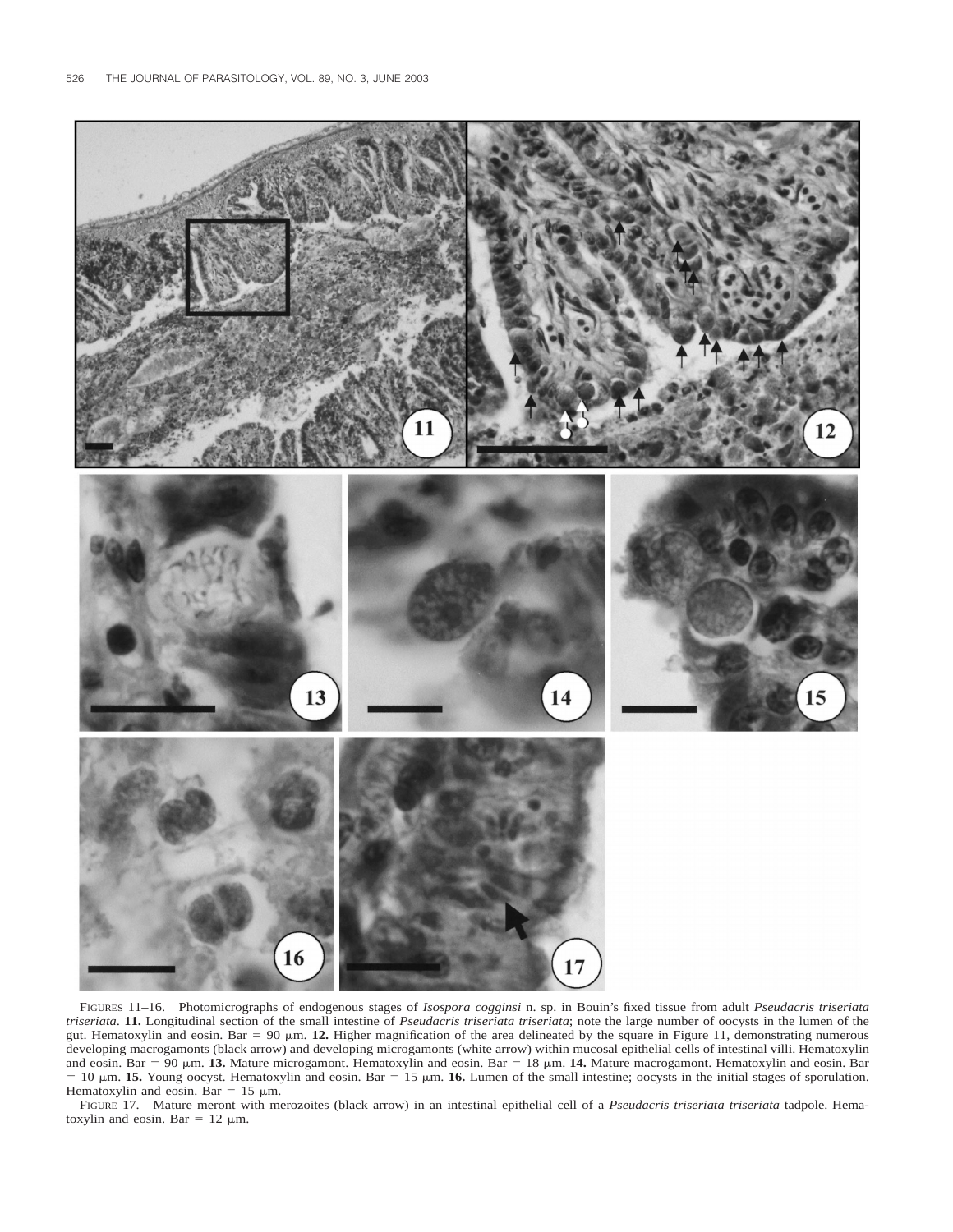These observations may be important when considering that most anuran coccidians are fully sporulated in the gut lumen of their amphibian hosts and, therefore, are probably directly infective when ingested (Paperna and Lainson, 1995). Our data support observations by Upton and McAllister (1988) that most anuran coccidia rarely cross species boundaries. A recent review by Duszynski et al. (2000) indicates that of the 22 species of *Eimeria* and 22 species of *Isospora* reported from anurans, *I. cruzi* has been shown to infect 4 species of *Scinax* (treefrogs, Hylidae), whereas 4 *Eimeria* species and 2 *Isospora* species have been shown to infect multiple species of true frogs (Ranidae), i.e., *Rana*. If our specimens of *E. streckeri* from Nebraska chorus frogs and the ones described by Upton and McAllister (1988) from Texas *P. streckeri* are really a single species, it can also be added to the list of coccidians that can infect multiple species of frogs. Therefore, it appears that at least some anuran coccidian species can infect multiple species of frogs in the same genus, but none is known to cross generic boundaries. Unfortunately, few studies examine amphibians of multiple species from the same location for coccidian parasites. More field studies and experimental infections must be conducted before we have a better understanding of host specificity of coccidian parasites of frogs.

In our study, tadpoles of frogs were not infected with *E. streckeri*, whereas 25% of laboratory-maintained *P. t. triseriata* tadpoles shed oocysts of *I. cogginsi* during June 2002. Relatively little information is available on field diets of tadpoles (Alford, 1999), but, in general, temperate-zone tadpoles such as *Pseudacris* spp. are indiscriminate feeders on suspended algae, supplementing their diets by grazing on attached or epibenthic algae (Whitaker, 1971; Seale and Beckvar, 1980; Seale, 1987). We usually observed benthic invertebrates such as *Arcella* ameba and benthic diatoms in the fecal pellets of field-collected and laboratory-maintained *P. t. triseriata* tadpoles. This suggests that these tadpoles may commonly come in contact with oocysts of *I. cogginsi* that were defecated into Pawnee Lake by adult frogs during the breeding season. Therefore, our observations imply that adult frogs may contaminate ponds with oocysts and infect tadpoles directly when they ingest sporulated oocysts. In a review of endoparasites of Cope's gray treefrogs and western chorus frogs, Bolek and Coggins (1998) indicated that breeding ponds may serve as important foci of infections for endoparasites of treefrogs. From the present observations, it appears that breeding ponds may also be important foci for infections of tadpoles of *P. t. triseriata*, certainly with *I. cogginsi*.

Unfortunately, tadpoles have been surveyed for coccidians even less frequently than adult anurans (Noller, 1920; Upton and McAllister, 1988; Molnar, 1995). Noller (1920) and Molnar (1995) reported *E. neglecta* in tadpoles of *Rana* spp., whereas Upton and McAllister (1988) did not find any coccidians in the 5 tadpoles of *P. s. streckeri* they examined. There is no other report of *Eimeria* or *Isospora* species from tadpoles of anurans. In his study on *E. neglecta*, Noller (1920) reported that adult frogs are never infected with *E. neglecta* and that tadpoles lose their infections during metamorphosis. Unfortunately, the periphery of Pawnee Lake, where we sampled our chorus frogs and tadpoles, dried, and we could not collect any additional tadpoles or metamorphosed chorus frogs from this location. We did sample an additional 19 metamorphosed chorus frogs from another adjacent pond in June that also dried, but none was shedding oocysts. Although our study is the first to demonstrate coccidian infections in adult and tadpole stages of the same species of frogs, it is unclear if anuran tadpoles can retain infections through metamorphosis. Interestingly, coccidians of caudate amphibians, which also have exogenous development, commonly infect adult, immature, and larval salamanders of the same species, and it is likely that *I. cogginsi* may also be retained by frogs through metamorphosis (Saxe, 1955; Duszynski et al., 1972; McAllister and Upton, 1987; Upton et al., 1993). In fact, we have maintained larval tiger salamanders, *Ambystoma tigrinum mavortium*, collected from western Nebraska in the laboratory, which continued to shed oocysts of *E. ambystomae* for up to 2 wk after metamorphosis (data not shown). Because anuran and caudatan amphibian species commonly shed oocysts of coccidians during their breeding season (Saxe, 1955; McAllister and Upton, 1987; Upton and McAllister, 1988; Upton et al., 1993; Bolek, 2000; Modry et al., 2001), and in light of the fact that other intestinal protozoa of adult frogs commonly infect anurans in the tadpole stage, we hypothesize that adult amphibians may commonly contaminate breeding ponds with oocysts and may infect tadpoles and larvae of those species (Smyth and Smyth, 1980). It remains to be seen what role, if any, tadpoles play in the epizootiology and ecology of anuran coccidians. It would be particularly interesting to see if there are any differences in the role amphibian tadpoles may play in the transmission of coccidians with endogenous development, which are apparently directly infective to adult frogs, as opposed to species with exogenous development, which must go through a period of development in the external environment.

## **ACKNOWLEDGMENTS**

We thank M. Ewert, School of Pharmacy and Pharmacal Sciences, Purdue University, for help in collecting frogs; J. Detwiler, School of Biological Sciences, University of Nebraska–Lincoln, for help in collecting tadpoles; K. R. Kazacos, Department of Veterinary Pathobiology, Purdue University, for introducing M.G.B. to coccidia; N. Martin, Department of Veterinary Pathobiology, Purdue University, for her histotechnical expertise and assistance; S. L. Gardner and A. Jimenez Ruiz, Harold W. Manter Laboratory, University of Nebraska–Lincoln, for help with Nomarski photomicroscopy; S. J. Upton, Division of Biology, Kansas State University, and D. W. Duszynski, Department of Biology, The University of New Mexico, for providing pertinent literature, discussion, and reviewing the manuscript; and B. Hanelt, School of Biological Sciences, Louisiana State University, for his translations of German papers on amphibian coccidians. This work was supported by grants from the Initiative for Ecological and Evolutionary Analysis, University of Nebraska–Lincoln; The Franklin Kestner Memorial Fund School of Biological Sciences, University of Nebraska–Lincoln; and the Center for Great Plains Studies graduate student grant-in-aid, University of Nebraska–Lincoln.

## **LITERATURE CITED**

- ALFORD, R. A. 1999. Ecology: Resource use, competition and predation. *In* Tadpoles: The biology of anuran larvae, R. W. McDiarmidm and R. Altig (eds.). The University of Chicago Press, Chicago, Illinois, p. 240–278.
- BOLEK, M. G. 2000. Tiger salamander. Coccidia. Herpetological Review **31:** 97.
- -, AND J. R. COGGINS. 1998. Endoparasites of Cope's gray treefrog, *Hyla chrysoscelis*, and western chorus frog, *Pseudacris t. triseriata*, from southeastern Wisconsin. Journal of the Helminthological Society of Washington **65:** 212–218.
- CARINI, A. 1936. *Isospora cruzi*, parasita dell 'ntestino di alcune ile del